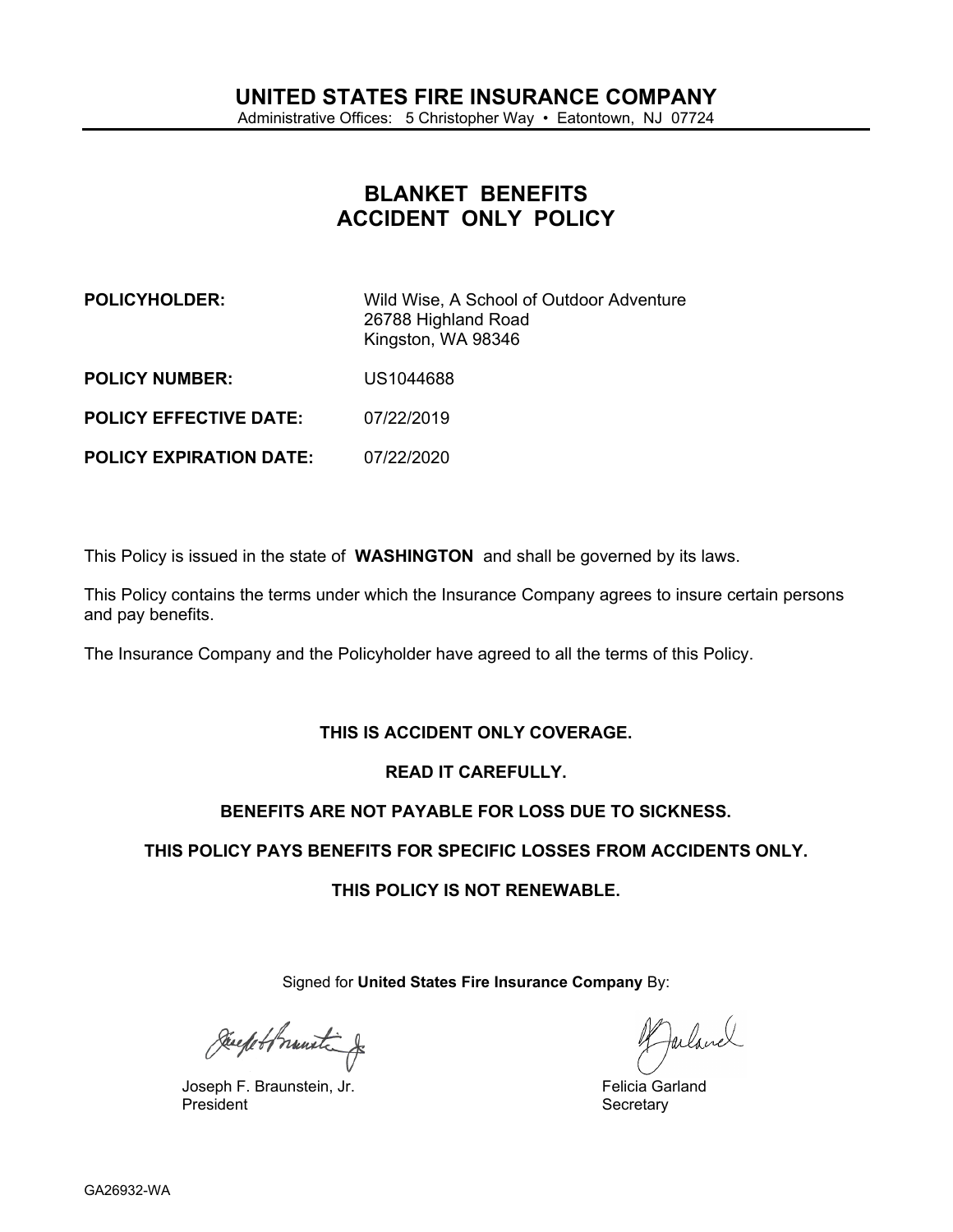## **TABLE OF CONTENTS**

The following provisions appear within this Policy in the following order:

Schedule of Benefits **Definitions** Scope of Coverage Description of Hazards Description of Benefits **Exclusions** Additional Exclusions Limitations Premium Provisions General Provisions Claim Provisions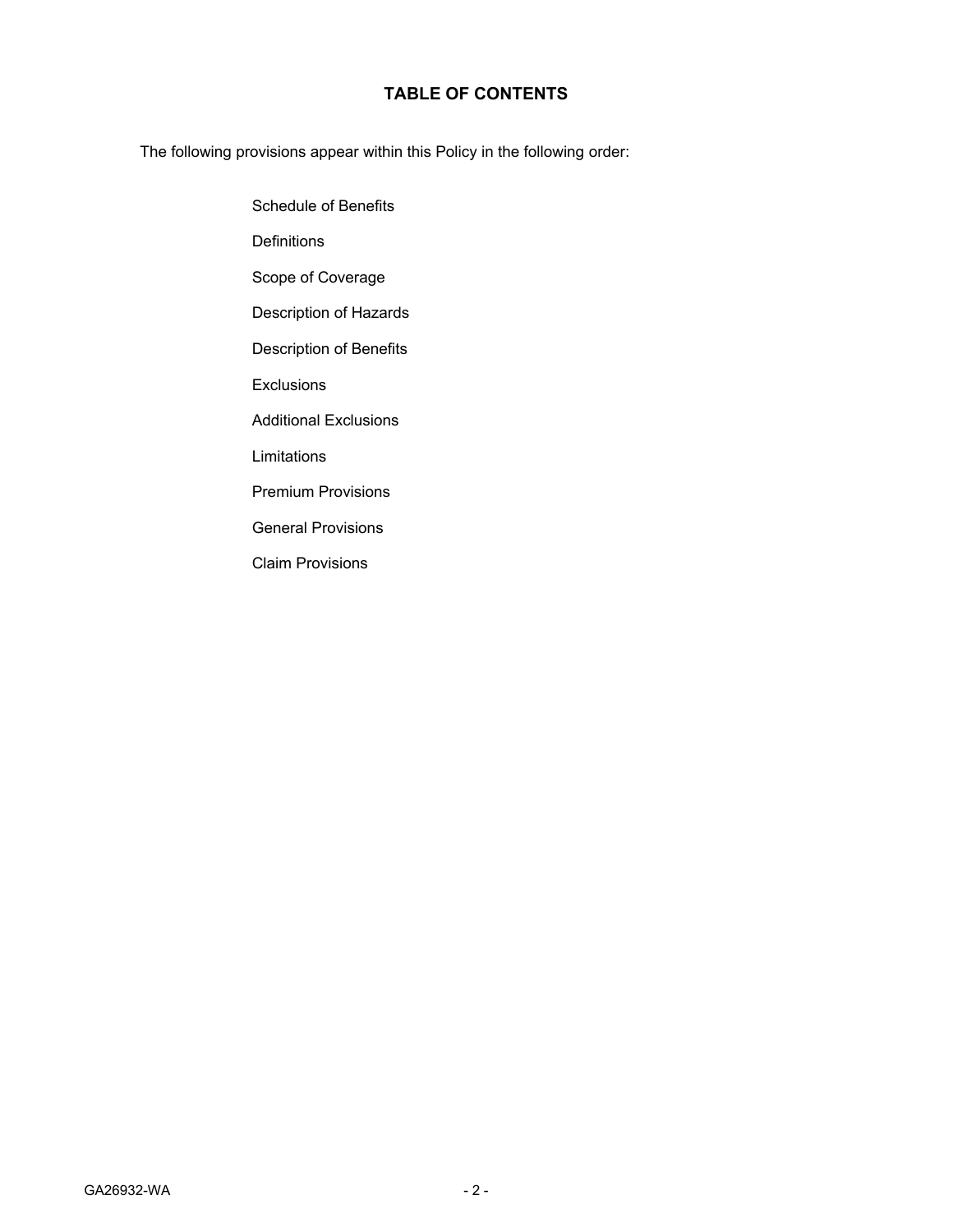## SCHEDULE OF BENEFITS

| <b>BENEFIT PERIOD:</b>                                                                                                                                                                                                                        | Provided treatment begins within 90 days from the date of Injury,<br>Benefits are payable for 1 year from the date of an Injury. The<br>Injury must occur after the Effective Date and prior to the<br>Expiration Date and care must be Medically Necessary. |                                                      |
|-----------------------------------------------------------------------------------------------------------------------------------------------------------------------------------------------------------------------------------------------|--------------------------------------------------------------------------------------------------------------------------------------------------------------------------------------------------------------------------------------------------------------|------------------------------------------------------|
| PREMIUM:<br><b>DEDUCTIBLE AMOUNT:</b><br><b>COINSURANCE PERCENTAGE:</b>                                                                                                                                                                       | \$100.00<br>\$100.00<br>100 % of Usual, Reasonable & Customary Charges, URC                                                                                                                                                                                  |                                                      |
| <b>MAXIMUM BENEFIT AMOUNT:</b><br><b>ELIGILBLE PERSONS:</b><br><b>SPECIFIED ACTIVITY:</b><br>backpacking trips and rites of passage                                                                                                           | \$10,000.00<br>All Participants and Staff of the Policyholder<br>Outdoor Education Day Camps and workshops guided                                                                                                                                            |                                                      |
| MEDICAL EXPENSE BENEFIT                                                                                                                                                                                                                       |                                                                                                                                                                                                                                                              |                                                      |
| Hospital Room & Board Daily Maximum Benefit Amount:                                                                                                                                                                                           |                                                                                                                                                                                                                                                              | <b>URC</b>                                           |
| Intensive Care Room & Board Daily Maximum Benefit:                                                                                                                                                                                            |                                                                                                                                                                                                                                                              | <b>URC</b>                                           |
| Hospital Miscellaneous Maximum Benefit Amount:                                                                                                                                                                                                |                                                                                                                                                                                                                                                              | <b>URC</b>                                           |
| <b>Outpatient Pre-Admission Testing Benefit Amount:</b>                                                                                                                                                                                       |                                                                                                                                                                                                                                                              | <b>URC</b>                                           |
| Outpatient Hospital Emergency Room Treatment Maximum Benefit Amount:                                                                                                                                                                          |                                                                                                                                                                                                                                                              | <b>URC</b>                                           |
| <b>Surgical Benefits:</b><br>Primary Surgeons Maximum Benefit Amount:<br>Assistant Surgeon, Second Surgical Opinion, Consultation Maximum Benefit:<br>Anesthesia Maximum Benefit:<br>Surgical Facility Maximum Benefit per Operating Session: |                                                                                                                                                                                                                                                              | <b>URC</b><br><b>URC</b><br><b>URC</b><br><b>URC</b> |
| Doctor's Visits<br>In-Hospital Maximum Benefit:<br><b>Office Visits Maximum Benefit:</b><br>Maximum for All In-Hospital and Office Doctor's Visits:                                                                                           |                                                                                                                                                                                                                                                              | <b>URC</b><br><b>URC</b><br><b>URC</b>               |
| X-ray and Laboratory Maximum Benefit Amount:                                                                                                                                                                                                  |                                                                                                                                                                                                                                                              | <b>URC</b>                                           |
| <b>Nursing Maximum Benefit Amount:</b>                                                                                                                                                                                                        |                                                                                                                                                                                                                                                              | <b>URC</b>                                           |
| Physiotherapy Benefit<br>Maximum Benefit Amount (Hospital Inpatient):<br>Maximum Benefit Amount (Outpatient):<br>Maximum for All Physiotherapy Combined (Inpatient & Outpatient):                                                             |                                                                                                                                                                                                                                                              | <b>URC</b><br><b>URC</b><br><b>URC</b>               |
| Ambulance Maximum Benefit Amount:                                                                                                                                                                                                             |                                                                                                                                                                                                                                                              | <b>URC</b>                                           |
| Medical Equipment Rental Charges Maximum Benefit Amount:                                                                                                                                                                                      |                                                                                                                                                                                                                                                              | <b>URC</b>                                           |
| Medical Services and Supplies Maximum Benefit Amount<br>(Blood, Blood Transfusions, Oxygen):                                                                                                                                                  |                                                                                                                                                                                                                                                              | <b>URC</b>                                           |
| Dental Treatment For Injury Only<br>Maximum Benefit Amount:                                                                                                                                                                                   |                                                                                                                                                                                                                                                              | <b>URC</b>                                           |
| <b>OUT-PATIENT PRESCRIPTION DRUG BENEFIT</b><br>Maximum Benefit Amount:                                                                                                                                                                       |                                                                                                                                                                                                                                                              | <b>URC</b>                                           |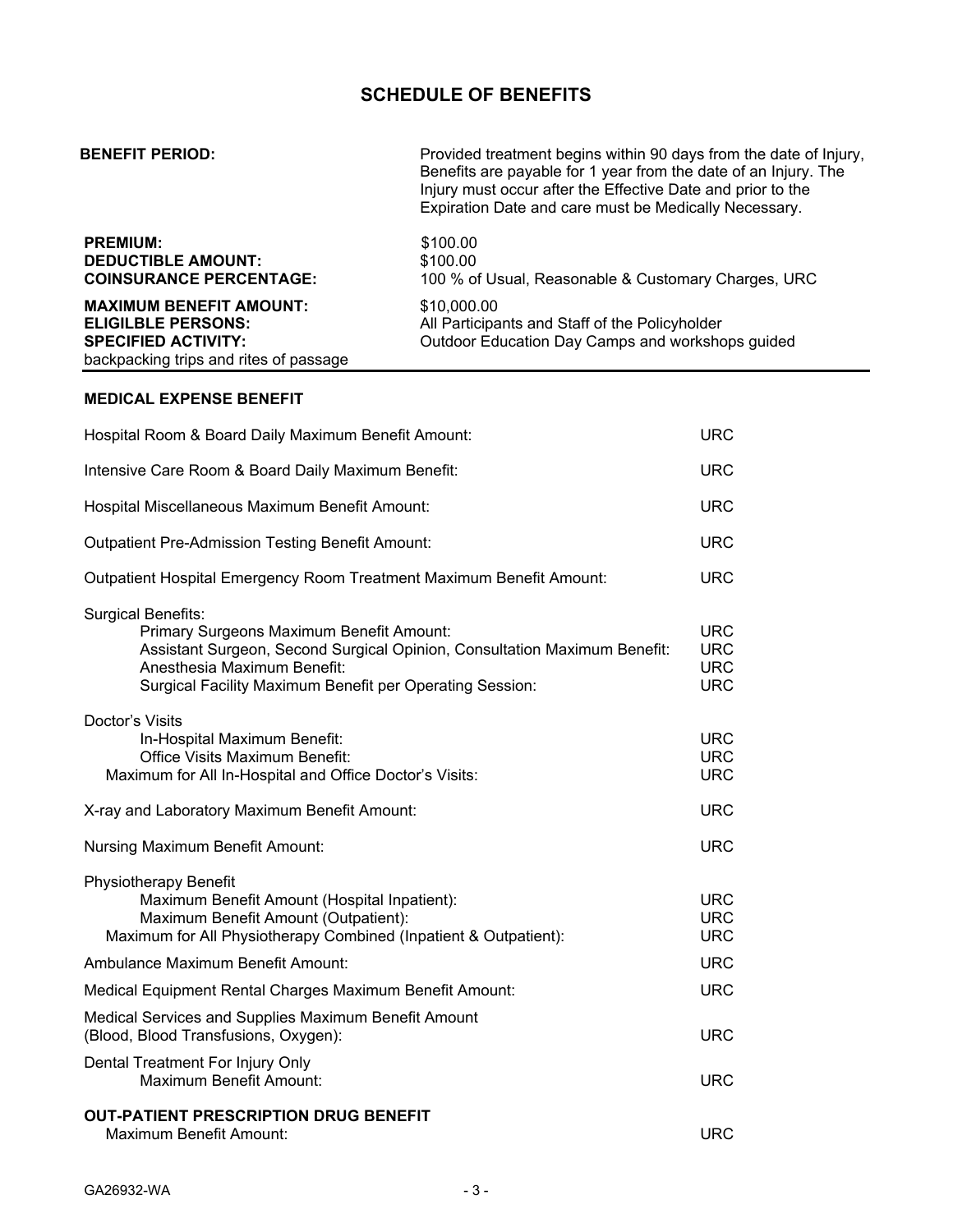ACCIDENTAL DEATH, DISMEMBERMENT, LOSS OF SIGHT, SPEECH, OR HEARING Principal Sum: \$[2,500.00](#page-0-0)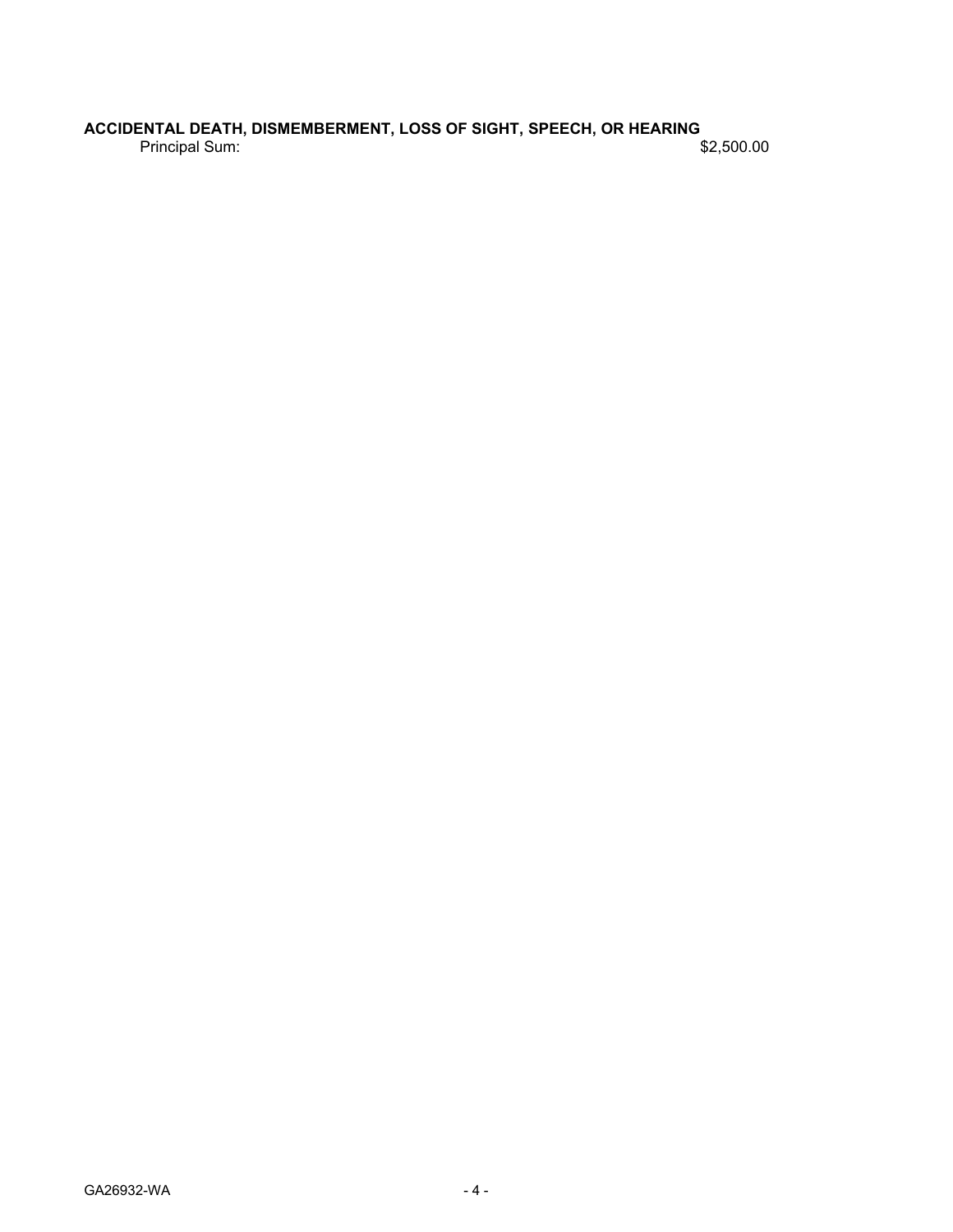## **DEFINITIONS**

The terms shown below shall have the meaning given in this section whenever they appear in this Policy. Additional terms may be defined within the provision to which they apply.

**"Accident"** means a sudden, unforeseeable external event which:

- (1) Causes Injury to one or more Covered Persons; and
- (2) Occurs while coverage is in effect for the Covered Person.

**"Benefit Period"** means the period of time from the date of Injury, as shown in the Schedule of Benefits.

**"Covered Person"** means a person eligible for coverage as identified in the Application for whom proper premium payment has been made, and who is therefore insured under this Policy.

**"Deductible"** means the amount of Eligible Expenses which must be paid by the Covered Person before benefits are payable under this Policy. It applies separately to each Covered Person.

**"Doctor"** means a licensed practitioner of the healing arts acting within the scope of his license. Doctor does not include:

- (1) The Covered Person;
- (2) The Covered Person's spouse, child, parent, brother, or sister; or
- (3) A person living with a Covered Person.

**"Eligible Expenses"** means the Usual, Reasonable and Customary charges for services or supplies which are incurred by the Covered Person for the Medically Necessary treatment of an Injury. Eligible Expenses must be incurred while this Policy is in force.

**"He", "his" and "him"** includes "she", "her" and "hers."

**"Health Care Plan"** means any contract, policy or other arrangement for benefits or services for medical or dental care or treatment under:

- (1) Group or blanket insurance, whether on an insured or self-funded basis;
- (2) Hospital or medical service organizations on a group basis;
- (3) Health Maintenance Organizations on a group basis.
- (4) Group labor management plans;
- (5) Employee benefit organization plan;
- (6) Professional association plans on a group basis; or
- (7) Any other group employee welfare benefit plan as defined in the Employee Retirement Income Security Act of 1974 as amended.

**"Hospital"** means an institution which:

- (1) Is operated pursuant to law;
- (2) Is primarily and continuously engaged in providing medical care and treatment to sick and injured persons on an inpatient basis;
- (3) Is under the supervision of a staff of doctors;
- (4) Provides 24-hour nursing service by or under the supervision of a graduate registered nurse, (R.N.);
- (5) Has medical, diagnostic and treatment facilities, with major surgical facilities;
	- (a) On its premises; or
	- (b) Available to it on a prearranged basis; and
- (6) Charges for its services.

"Hospital" does not include:

- (1) A clinic or facility for:
	- (a) Convalescent, custodial, educational or nursing care;
	- (b) The aged, drug addicts or alcoholics; or
	- (c) Rehabilitation; or
- (2) A military or veterans hospital or a hospital contracted for or operated by a national government or its agency unless:
	- (a) The services are rendered on an emergency basis; and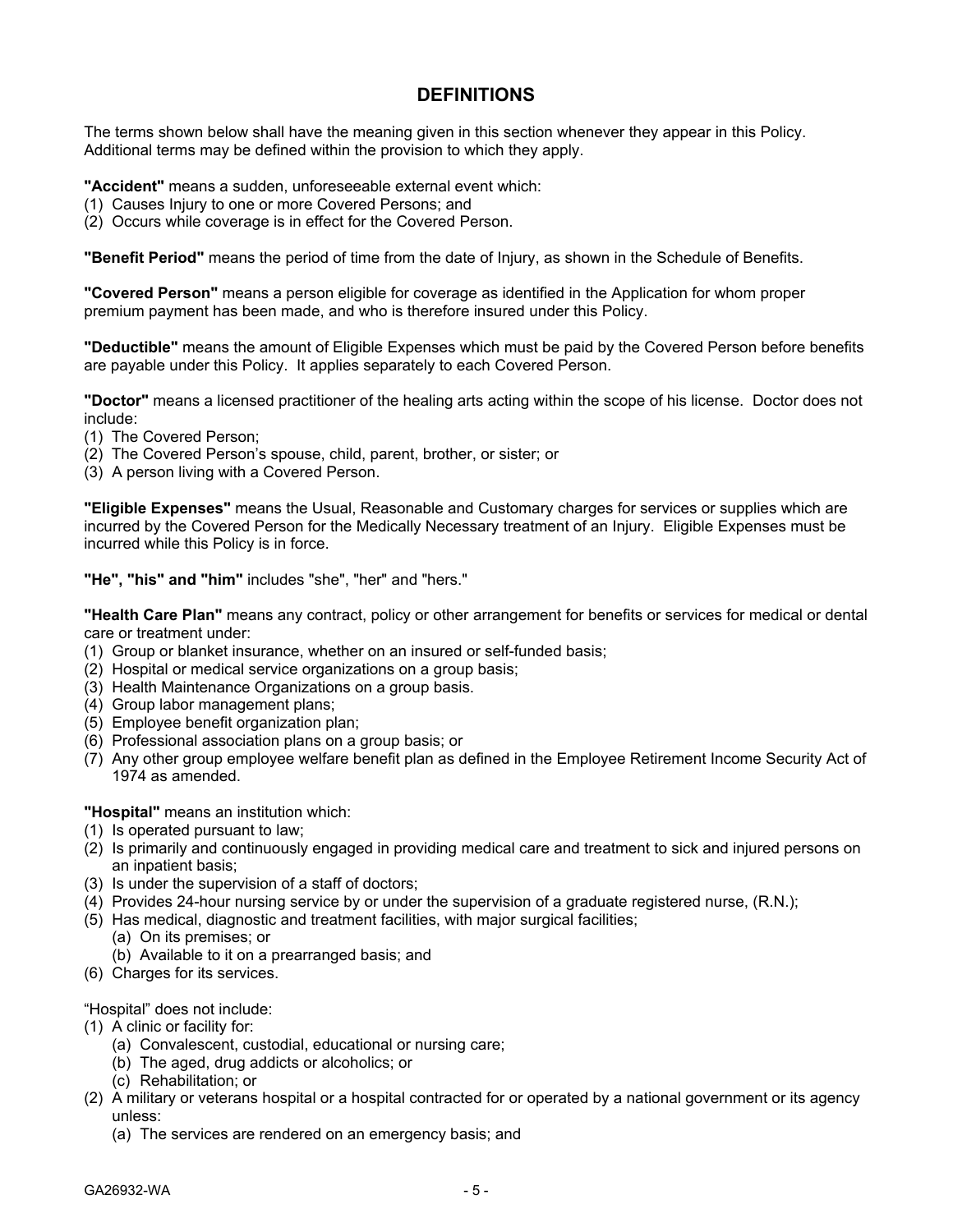(b) A legal liability exists for the charges made to the individual for the services given in the absence of insurance.

**"Hospital Stay"** means a Medically Necessary overnight confinement in a Hospital when room and board and general nursing care are provided for which a per diem charge is made by the Hospital.

**"Injury"** means bodily harm which results, directly and independently of disease or bodily infirmity, from an Accident. All injuries to the same Covered Person sustained in one accident, including all related conditions and recurring symptoms of the Injuries will be considered one Injury.

### **"Medically Necessary" or "Medical Necessity"** means the service or supply is:

- (1) Prescribed by a Doctor for the treatment of the Injury; and
- (2) Appropriate, according to conventional medical practice for the Injury in the locality in which the service or supply is given.

**"Nurse"** means either a professional, licensed, graduate registered nurse (R.N.) or a professional, licensed practical nurse (L.P.N.).

**"School"** means the participating School or School District where the Covered Person is enrolled or employed. The School must be a duly accredited (state certified or accredited) primary, elementary, secondary, or collegiate School.

**"Sickness"** means illness or disease which begins or for which an expense was first incurred while coverage is in force under this Policy for the Covered Person. Sickness includes complications of pregnancy. All related conditions and recurring symptoms of sickness to the same person will be considered one sickness. *(Benefits are payable only for Injury unless a Sickness Expense Rider is inforce under this Policy).*

### **"Student Infirmary"** means an on campus facility which:

- (1) Provides medical care and treatment to sick and injured students and faculty;
- (2) Is under the supervision of a Doctor;
- (3) Provides nursing services; and
- (4) Charges for its services.

"Student Infirmary" does not include:

- (1) Medical, diagnostic or treatment facilities with major surgical facilities:
	- (a) On its premises; or
	- (b) Available to it on a prearranged basis; or

(2)In-patient care.

**"Supervised or Sponsored Activity"** means a Policyholder or School authorized function:

- (1) In which the Covered Person participates;
- (2) Which is organized by or under its auspices;

which is within the scope of customary activities for such entity and is shown in the Schedule of Benefits.

### **"Usual, Reasonable and Customary** means:

- (1) With respect to fees or charges, fees for medical services or supplies which are;
	- (a) Usually charged by the provider for the service or supply given; and
	- (b) The average charged for the service or supply in the locality in which the service or supply is received; or
- (2) With respect to treatment or medical services, treatment which is reasonable in relationship to the service or supply given and the severity of the condition.

## **SCOPE OF COVERAGE**

We will provide the benefits described in this Policy to all Covered Persons who suffer a covered loss which:

- (1) Is within the scope of the **DESCRIPTION OF BENEFITS PROVISIONS** and results, directly and
- independently of disease or bodily infirmity, from an Injury which is suffered in an Accident;
- (2) Occurs while the person is a Covered Person under this Policy; and
- (3) Is within the scope of the risks set forth in the **DESCRIPTION OF HAZARDS** provisions.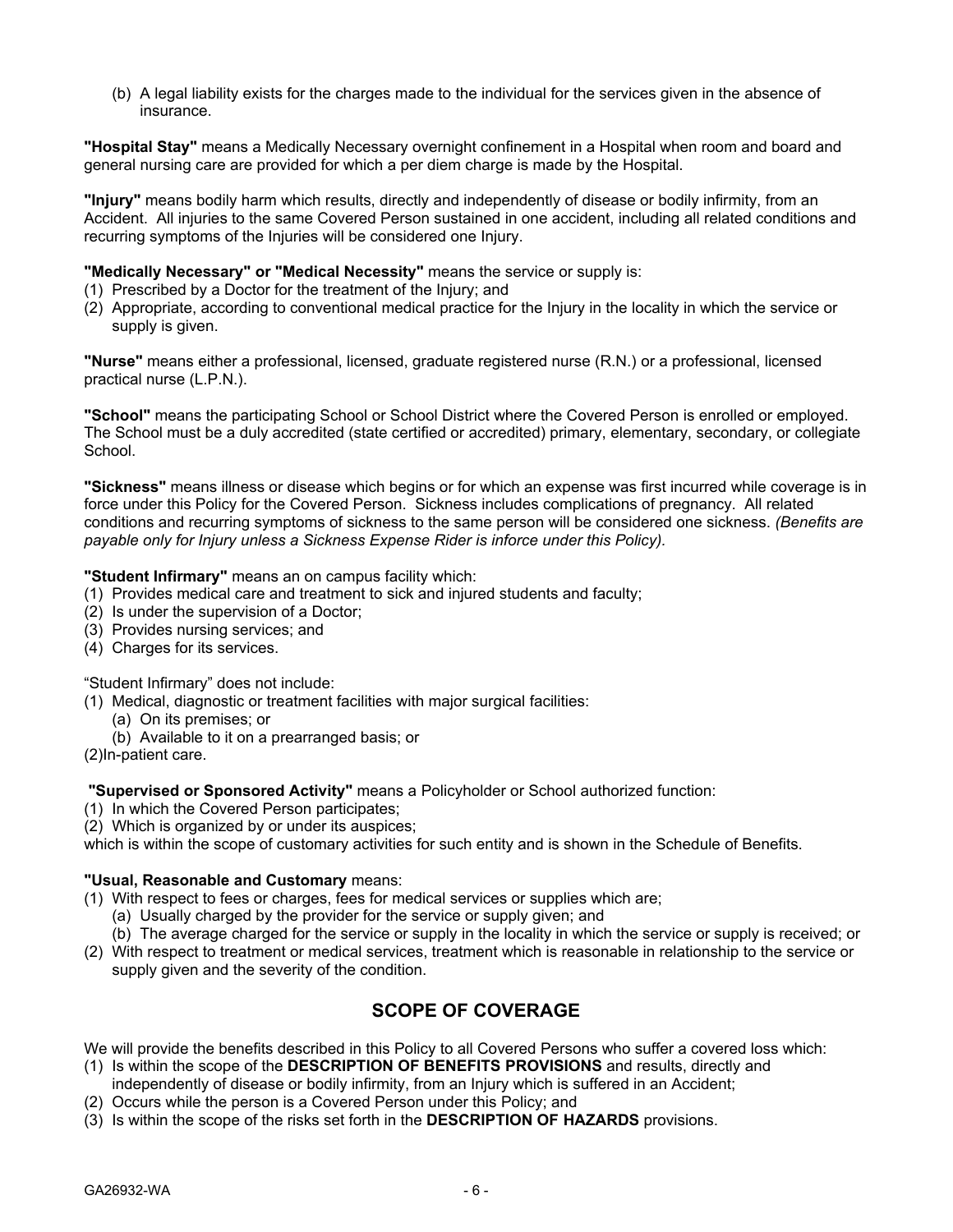### **Full Excess Medical Expense:**

If an Injury to the Covered Person results in his incurring Eligible Expenses for any of the services in the SCHEDULE OF BENEFITS, we will pay the Eligible Expenses incurred, subject to the Deductible Amount and Coinsurance Percentage (if any), that are in excess of Expenses payable by any other Health Care Plan, regardless of any Coordination of Benefits provision contained in such Health Care Plan.

The Covered Person must be under the care of a Doctor when the Eligible Expenses are incurred. The Expense must be incurred solely for the treatment of a covered Injury:

- (1) While the person is insured under this Policy; or
- (2) During the Benefit Period stated on the SCHEDULE OF BENEFITS.

The first Expense must be incurred within the time frame shown on the SCHEDULE OF BENEFITS.

The total of all medical benefits payable under this Policy is shown on the SCHEDULE OF BENEFITS: and

- (1) Subject to the specific maximums shown on the SCHEDULE OF BENEFITS; and
- (2) Subject to compliance with the requirement, set forth in the Limitations section of this Policy.

### **Non-Duplication of Benefits Provision:**

This provision applies if a Covered Person:

- (1) Is covered by any other blanket or group health care plan; and
- (2) Would, as a result, receive total medical expense or service benefits in excess of the expenses actually incurred.

In this case, the medical expense benefits we will pay under this Policy will be reduced by such excess. This provision does not apply if we would be primary under any coordination of benefit guidelines contained in the other health care plans.

## **PROVISIONS CONCERNING COVERED PERSONS**

### **Eligibility:**

Persons eligible to be insured under this Policy are those persons described as an ELIGIBLE CLASS on the Application who have completed any applicable Service Waiting Period. This includes anyone who may become eligible while this Policy is in force.

### **Effective Dates**:

A Covered Person will become an insured under this Policy, provided proper premium payment is made, on the latest of:

- (1) The Effective Date of this Policy; or
- (2) The day he becomes eligible according to the referenced date shown in the Application.

### **Termination**:

Insurance for a Covered Person will end on the earliest of:

- (1) The date he is no longer in an Eligible Class.
- (2) The date he reports for active duty in any Armed Forces, according to the referenced date shown in the Application. We will refund, upon receipt of proof of service, any premium paid, calculated from the date active duty begins until the earlier of:
	- (a) The date the premium is fully earned; or
	- (b) The Expiration Date of this Policy.
	- This does not include Reserve or National Guard duty for training;
- (3) The end of the period for which the last premium contribution is made; or
- (4) The date the Policy is terminated.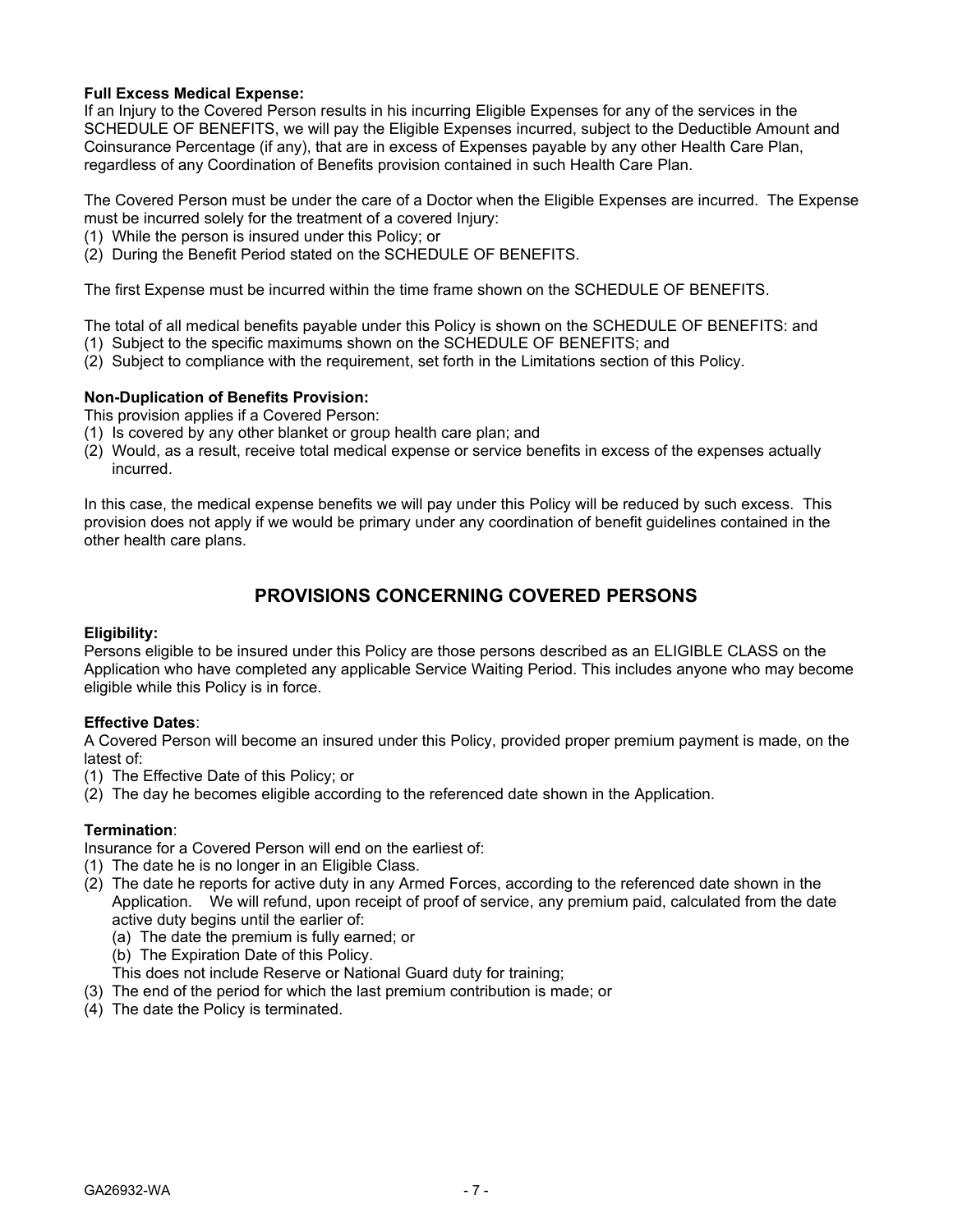## **DESCRIPTION OF HAZARDS**

### **HAZARD: CERTIFICATEHOLDER FUNCTIONS**

Subject to all other provisions of this Policy, coverage is provided for a Covered Person while he is:

- (1) Attending or participating in a Supervised or Sponsored Activity; or
- (2) Attending a Policyholder function.

The Covered Person must be:

- (1) On the premises of the Policyholder:
	- (a) During its normal hours;
	- (b) During scheduled functions; or
	- (c) During other periods if he is attending or participating in a Supervised or Sponsored Activity;
- (2) Not on Policyholder premises and attending or participating in a Supervised or Sponsored Activity;
- (3) Traveling directly, without interruption:
	- (a) Between his home and the Policyholder's premises for participation in a Supervised or Sponsored Activity;
	- (b) Between the site of the Supervised or Sponsored Activity and his home or the Policyholder's premises.
	- (c) In a vehicle which is:
		- (i) Designated or furnished by the Policyholder;
		- (ii) Operated by a properly licensed adult driver; and
		- (iii) Under the direct supervision of the Policyholder; or
	- (d) In a vehicle other than that described in (3)(c) when operated by a properly licensed driver.

Travel time includes the time:

- (i) To or from home, the Policyholder's address and the Supervised or Sponsored Activity;
- (ii) Before the appointed time; and
- (iii) After the Supervised or Sponsored Activity is completed.

Unless otherwise stated, we will pay benefits for a covered loss, only once, even if coverage was provided under more than one Description of Hazards.

## **DESCRIPTION OF BENEFITS**

### **BENEFIT A: BENEFITS FOR ACCIDENTAL DEATH, DISMEMBERMENT, LOSS OF SIGHT, OR SPEECH AND HEARING**

If, within 365-days from the date of an Accident covered by this Policy, Injury from such Accident, results in Loss listed below, we will pay the percentage of the Principal Sum set opposite the loss in the table below. If the Covered Person sustains more than one such Loss as the result of one Accident, we will pay only one amount, the largest to which he is entitled. This amount will not exceed the Principal Sum which applies for the Covered Person.

| <u>Loss</u>                                  | <b>Percentage of Principal Sum</b> |
|----------------------------------------------|------------------------------------|
| Loss of Life                                 | 100%                               |
| Loss of Both Hands                           | 100%                               |
| Loss of Both Feet                            | 100%                               |
| Loss of Entire Sight of Both Eyes            | 100%                               |
| Loss of One Hand and One Foot                | 100%                               |
| Loss of One Hand and Entire Sight of One Eye | 100%                               |
| Loss of One Foot and Entire Sight of One Eye | 100%                               |
| Loss of Speech and Hearing (both ears)       | 100%                               |
| Loss of One Hand                             | 50%                                |
| Loss of One Foot                             | 50%                                |
| Loss of Entire Sight of One Eye              | 50%                                |
| Loss of Speech                               | 50%                                |
| Loss of Hearing (both ears)                  | 50%                                |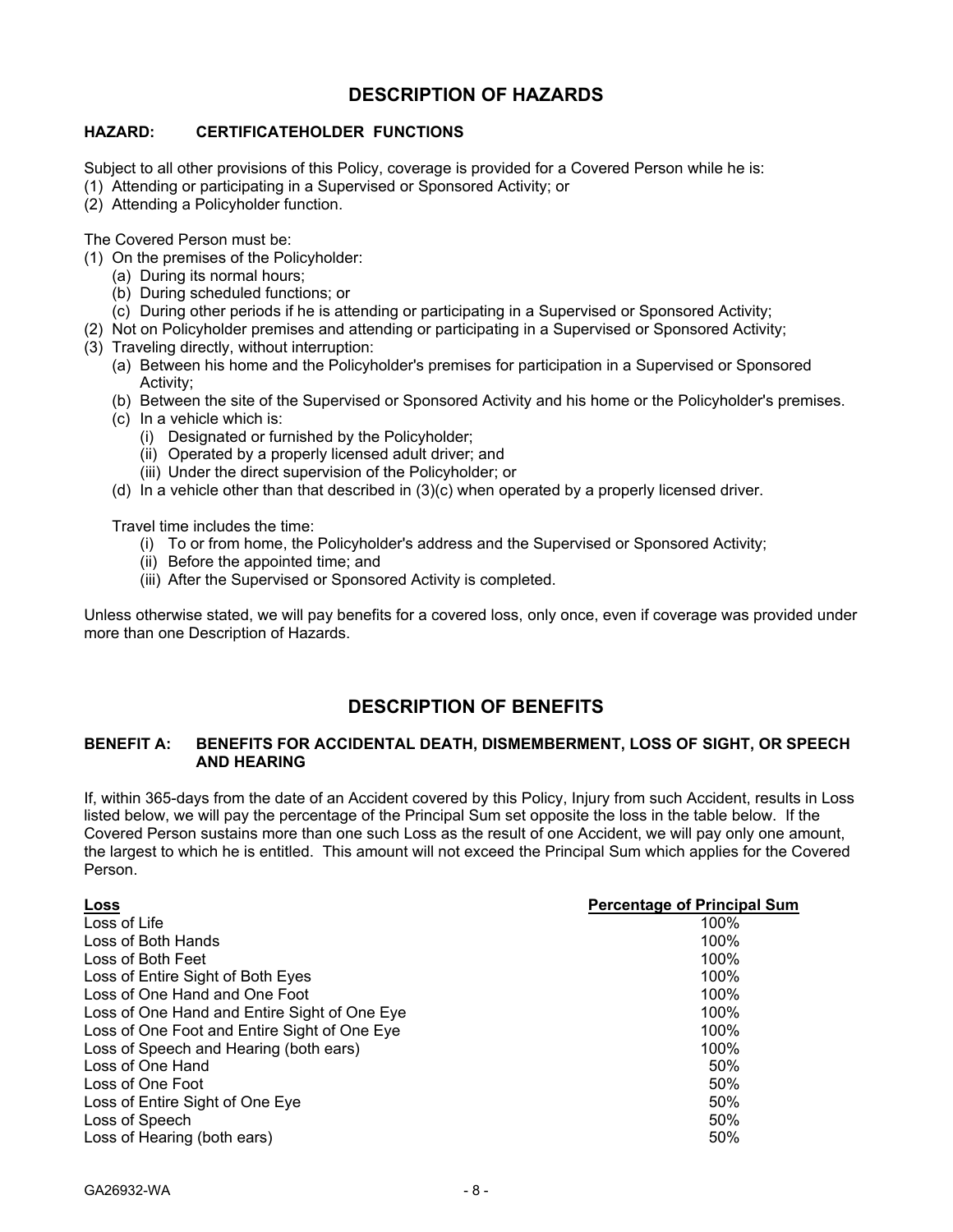Loss of Thumb and Index Finger of the Same Hand 25%

**Loss of a hand or foot** means complete Severance through or above the wrist or ankle joint.

**Loss of sight** means the total, permanent loss of sight of the eye. The loss of sight must be irrecoverable by natural, surgical or artificial means.

**Loss of speech** means total, permanent and irrecoverable loss of audible communication.

**Loss of hearing** means total and permanent loss of hearing in both ears which cannot be corrected by any means.

**Loss of a thumb and index finger** means complete Severance through or above the metacarpophalangeal joints (the joints between the fingers and the hand).

**"Severance"** means the complete separation and dismemberment of the part from the body.

### **BENEFIT - MEDICAL EXPENSE**

We will pay, Eligible Expenses for a Covered Person's Injury, subject to the Deductible Amount and Coinsurance Percentage, if any, shown in the Schedule of Benefits. Eligible Expenses are those incurred for:

- (1) **Hospital Room and Board** charges for the most common semi-private daily room rate for each day of the Hospital Stay, up to the Maximum Daily Benefit Amount shown in the Schedule of Benefits for Hospital Room and Board.
- (2) **Intensive Care Room and Board** charges for each day of Intensive Care Unit confinement, up to the Daily Maximum Benefit Amount shown in the Schedule of Benefits for the Intensive Care Room and Board benefit. This payment is in lieu of payment for the Hospital Room and Board charges for those days.
- (3) **Hospital Miscellaneous** charges during a Hospital Stay, up to the Maximum Daily Benefit Amount shown in the Schedule of Benefits for the Hospital Miscellaneous benefit. Miscellaneous charges do not include charges for telephone, radio or television, extra beds or cots, meals for guests, take home items, or other convenience items.
- (4) **Outpatient Hospital Expenses** charges by a Hospital for:
	- (a) Pre-admission testing (confinement must occur within 7 days of the testing); or
	- (b) Emergency room treatment, up to the Maximum Benefit Amount per emergency shown in the Schedule of Benefits for the Outpatient Emergency Room Treatment benefit.
- (5) **Surgical Benefits** charges for:
	- (a) A Doctor, for primary performance of a surgical procedure, up to the Maximum Benefit Amount shown in the Schedule of Benefits per procedure. Two or more surgical procedures through the same incision will be considered as one procedure. However, we will pay up to 50% of the surgical procedure charge when more than one surgical procedure through different operating fields are performed during the same surgical session.
	- (b) A Doctor, for: (i) assistant surgeon duties; (ii) a second surgical opinion; or (iii) consultation, up to the Maximum Benefit shown in the Schedule of Benefits for an Assistant Surgeon, Second Surgical Opinion, and Consultation.
	- (c) Anesthesia and its administration, up to the Maximum Benefit Amount shown in the Schedule of Benefits for the Anesthesia benefit.
	- (d) Use of surgical facilities, up to the Maximum Benefit Amount per operating session, as shown in the Schedule of Benefits for the Surgical Facility benefit.
- (6) **Doctor's Visits** charges by a Doctor for other than pre- or post-operative care:
	- (a) For in-Hospital visits, up to the Maximum Benefit Amount shown in the Schedule of Benefits for Doctor's Visit – In-Hospital.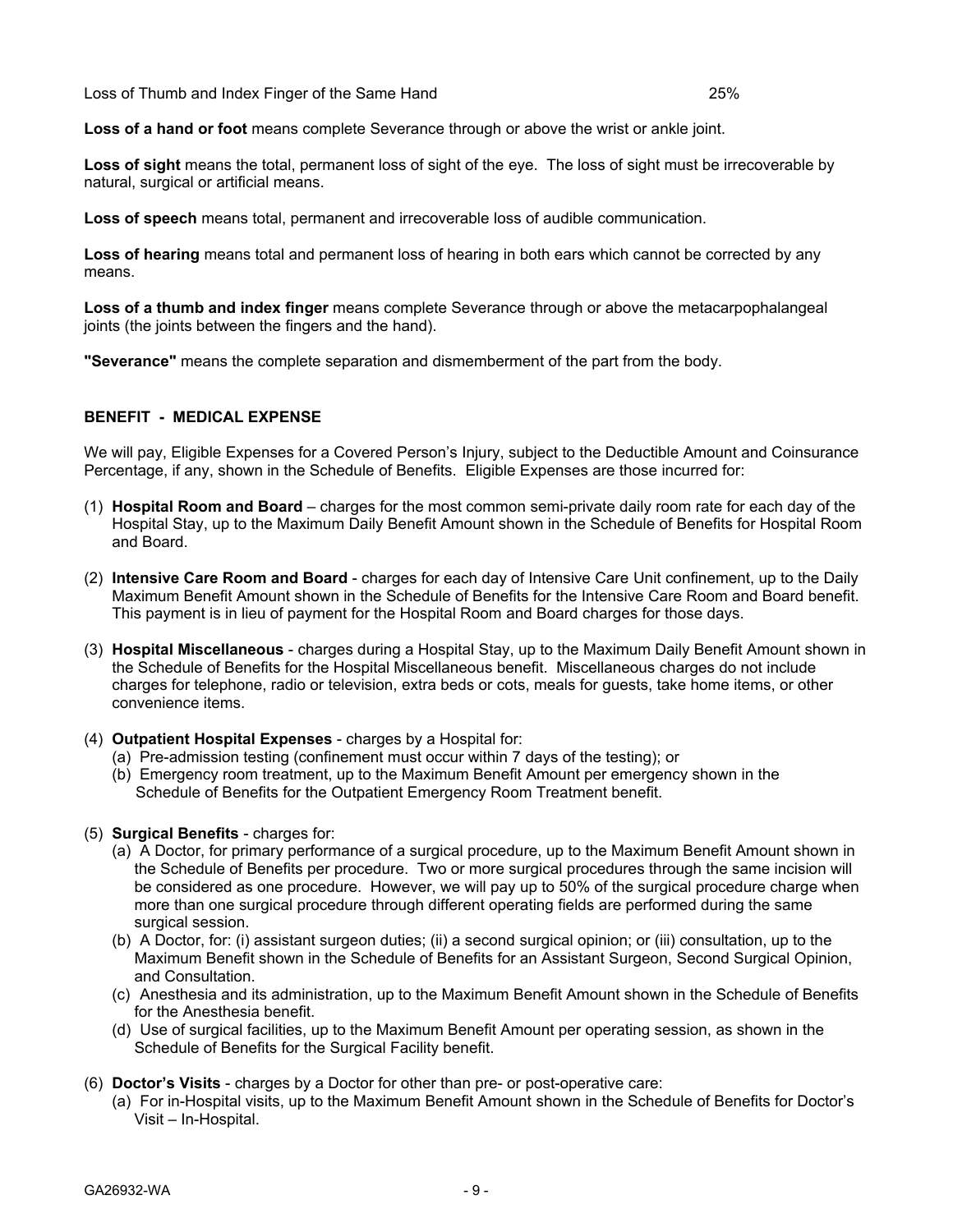(b) For office visits, up to the Maximum Benefit Amount shown in the Schedule of Benefits for Doctor's Office Visits.

Total visits per Injury will not exceed the combined Maximum shown in the Schedule of Benefits for All In-Hospital and Office Doctor's Visits.

- (7) **X-Ray and Laboratory** charges for X-ray and laboratory tests, up to the Maximum Benefit Amount shown in the Schedule of Benefits for the X-ray & Laboratory benefit.
- (8) **Nursing Services** Charges for nursing services (other than routine Hospital care) by or under the supervision of a licensed graduate registered nurse, up to the Maximum Benefit Amount shown on the Schedule of Benefits for the Nursing benefit.
- (9) **Physiotherapy -** Charges for physiotherapy:
	- (a) While Hospital confined, up to the Maximum Benefit Amount shown in the Schedule of Benefits for the Hospital Inpatient Physiotherapy benefit;
	- (b) As an outpatient, up to the Maximum Benefit Amount shown on the Schedule of Benefits for the Outpatient Physiotherapy benefit.

Physiotherapy includes:

- (a) Heat treatment;
- (b) Diathermy;
- (c) Microtherm;
- (d) Ultrasonic;
- (e) Adjustment;
- (f) Manipulation;
- (g) Massage therapy and
- (h) Acupuncture.

Total treatment per Injury will not exceed the Maximum Benefit Amounts for Physiotherapy shown in the Schedule of Benefits*.*

- (10) **Ambulance** from the place where the Injury occurred to the Hospital, up to the Maximum Benefit Amount shown in the Schedule of Benefits for the Ambulance benefit.
- (11) **Medical Equipment Rental** charges for medical equipment for:
	- (a) A wheelchair;
	- (b) An iron lung; or
	- (c) Other medical equipment for which prior approval by us has been given;

 up to the Maximum Benefit Amount shown in the Schedule of Benefits for the Medical Equipment Rental benefit.

- (12) **Medical Services and Supplies** Charges for medical services and supplies for:
	- (a) Oxygen and its administration;
	- (b) Blood and blood transfusions;

 up to the Maximum Benefit Amount shown in the Schedule of Benefits for the Medical Service & Supply benefit.

(13) **Dental Treatment** - Charges for dental treatment for Injury to a tooth which was sound and natural at the time of Injury, up to the Maximum Benefit Amount shown in the Schedule of Benefits for the Dental Treatment benefit.

The amounts payable under this Medical Expense benefit could be greatly reduced if the Covered Person does not comply with the requirements in the Limitations section of this Policy.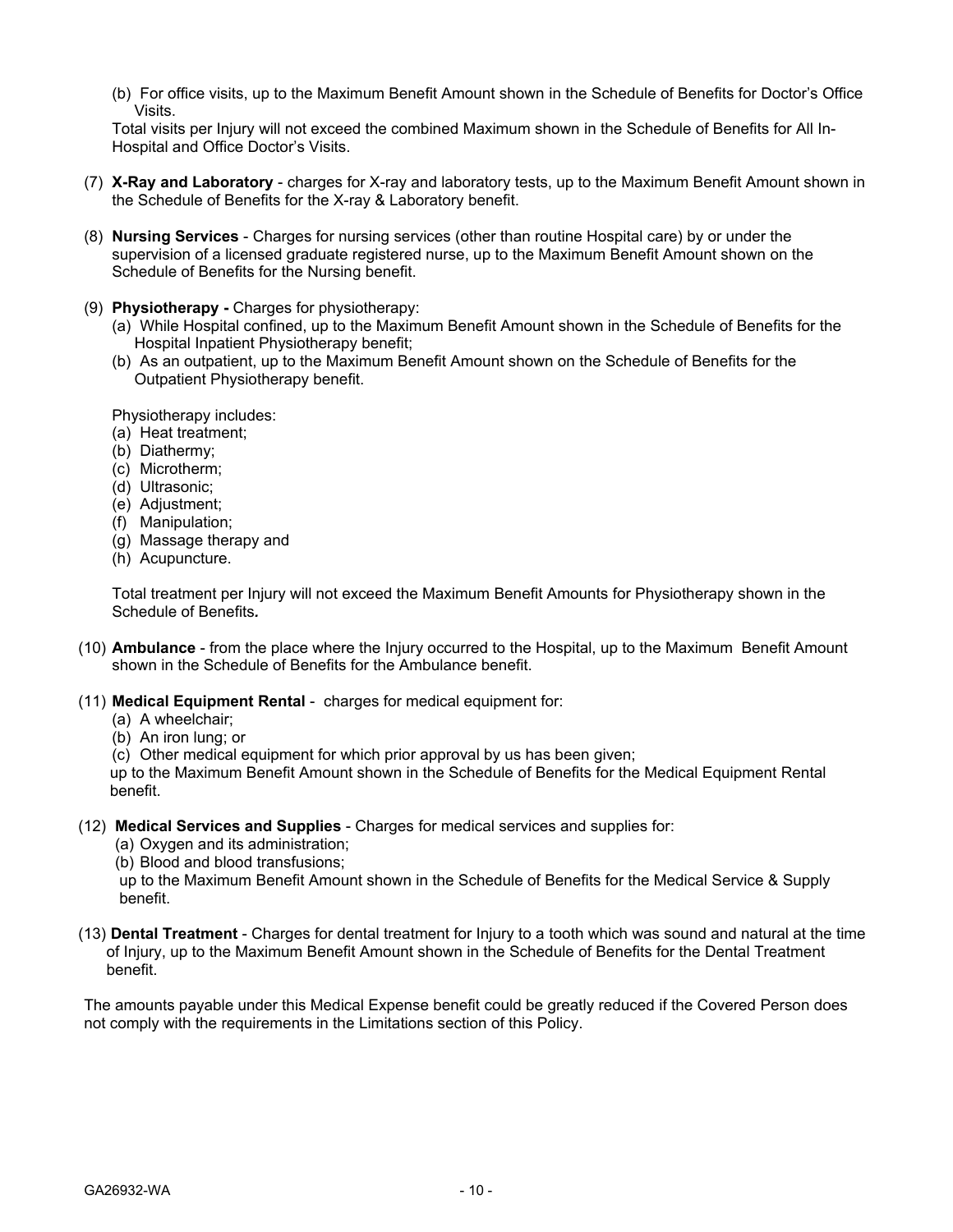### **BENEFIT - OUT-PATIENT PRESCRIPTION DRUG BENEFIT**

We will pay the Eligible Expenses, subject to the Deductible Amount and Coinsurance Percentage shown in the Schedule of Benefits, if any; for a Prescription Drug or medication when prescribed by a Doctor on an outpatient basis.

### **Prescription Drug** means a drug which:

- (1) Under Federal law may only be dispensed by written prescription; and
- (2) Is utilized for the specific purpose approved for general use by the Food and Drug Administration.

The Prescription Drug must be dispensed for the out-patient use by the Covered Person:

- (1) On or after the Covered Person's Effective Date; and
- (2) By a licensed pharmacy provider.

Benefits are payable up to the Maximum Benefit Amount shown on the Schedule of Benefits.

The amount payable under this benefit could be greatly reduced if the Covered Person does not comply with the requirements in the Limitations section of this Policy.

## **EXCLUSIONS**

Benefits will not be paid for a Covered Person's loss which:

- (1) Is caused by or results from the Covered Person's own:
	- (a) Intentionally self-inflicted Injury, suicide or any attempt thereat;
	- (b) Voluntary self-administration of any drug or chemical substance not prescribed by, and taken according to the directions of, a doctor (Accidental ingestion of a poisonous substance is not excluded);
	- (c) Commission or attempt to commit a felony;
	- (d) Participation in a riot or insurrection;
	- (e) Driving under the influence of a controlled substance unless administered on the advice of a doctor; or
	- (f) Driving while Intoxicated. "Intoxicated" will have the meaning determined by the laws in the jurisdiction of the geographical area where the loss occurs;
- (2) Is caused by or results from:
	- (a) Declared or undeclared war or act of war;
	- (b) An Accident which occurs while the Covered Person is on active duty service in any Armed Forces. (Reserve or National Guard active duty for training is not excluded unless it extends beyond 31 days.);
	- (c) Aviation, except as specifically provided in this Policy;
	- (d) Sickness, disease, bodily or mental infirmity or medical or surgical treatment thereof, bacterial or viral infection, regardless of how contracted. This does not include bacterial infection that is the natural and foreseeable result of an accidental external bodily injury or accidental food poisoning.

### **ADDITIONAL EXCLUSIONS**

Benefits will not be paid for:

- 1. Normal health checkups;
- 2. Dental care or treatment other than care of sound, natural teeth and gums required on account of Injury resulting from an Accident while the Covered Person is covered under this Policy, and rendered within 6 months of the Accident;
- 3. Services or treatment rendered by a doctor, nurse or any other person who is:
	- (a) Employed or retained by the Policyholder; or
	- (b) Who is the Covered Person or a member of his immediate family;
- 4. Charges which:
	- (a) The Covered Person would not have to pay if he did not have insurance; or
	- (b) Are in excess of Usual, Reasonable and Customary charges.
- 5. An Injury that is caused by flight in:
	- (a) An aircraft, except as a fare-paying passenger;
	- (b) A space craft or any craft designed for navigation above or beyond the earth's atmosphere; or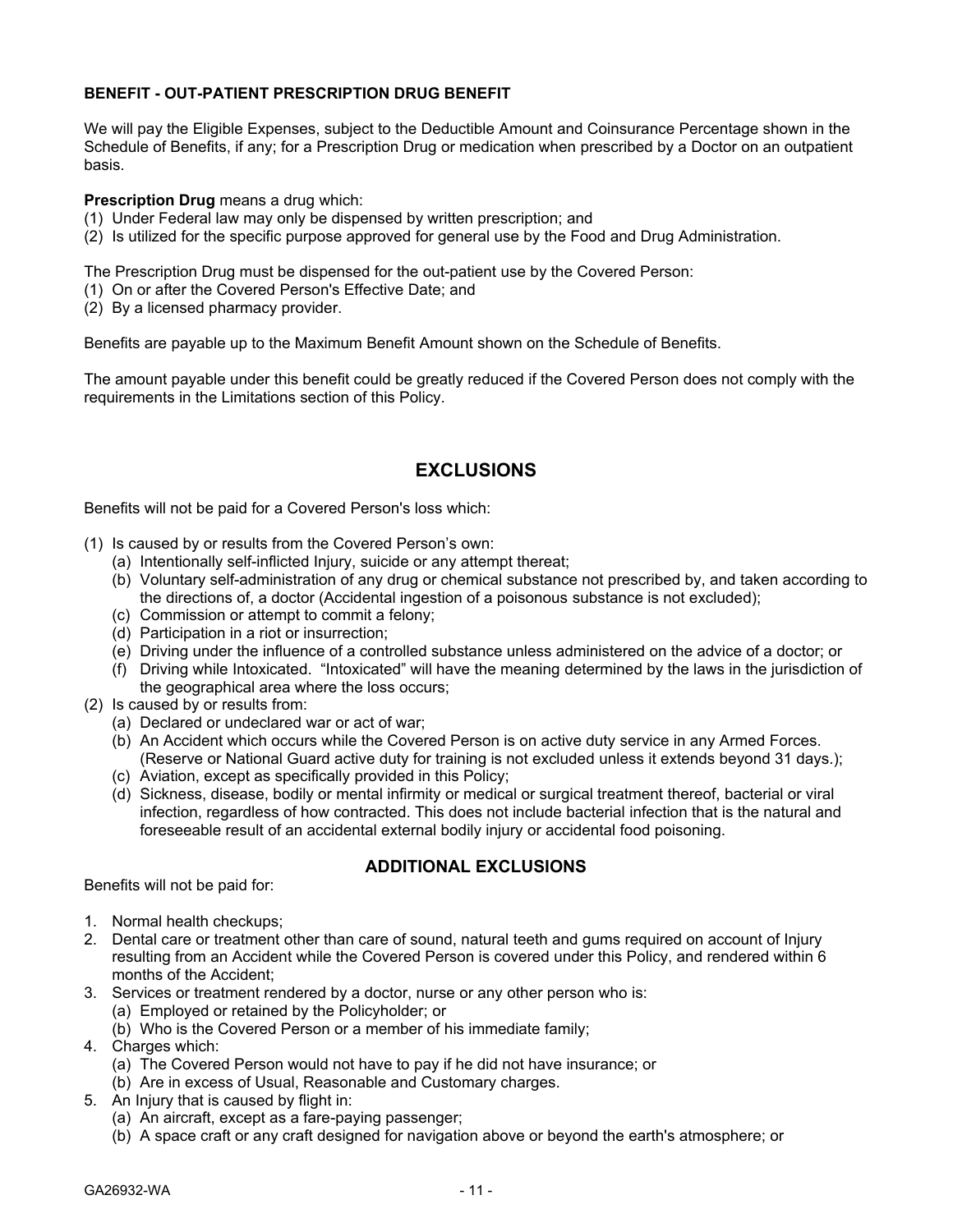- (c) An ultra light, hang-gliding, parachuting or bungi-cord jumping;
- 6. Travel in or upon:
	- (a) A snowmobile;
	- (b) Any two or three wheeled motor vehicle;
	- (c) Any off-road motorized vehicle not requiring licensing as a motor vehicle;
- 7. Any Accident where the Covered Person is the operator of a motor vehicle and does not possess a current and valid motor vehicle operator's license;
- 8. That part of medical expense payable by any automobile insurance policy without regard to fault. (Does not apply in any state where prohibited);
- 9. Injury that is:
	- (a) The result of the Covered Person being Intoxicated. ("Intoxicated" will have the meaning determined by the laws in the jurisdiction of the geographical area where the loss occurs); or
	- (b) Caused by any narcotic, drug, poison, gas or fumes voluntarily taken, administered, absorbed or inhaled, unless prescribed by a doctor;
- 10. Any Sickness, except infection which occurs directly from an Accidental cut or wound or diagnostic tests or treatment, or ingestion of contaminated food;
- 11. Expenses to the extent that they are paid or payable under other valid and collectible group insurance or medical prepayment plan;
- 12. Blood or Blood plasma, except for charges by a Hospital for the processing or administration of blood;
- 13. Elective treatment or surgery, health treatment, or examination where no Injury is involved;
- 14. Injury sustained while in the service of the armed forces of any country. When the Covered Person enters the armed forces of any country, we will refund the unearned pro rata premium upon request;
- 15. Eyeglasses, contact lenses, hearing aids, braces, appliances, or examinations or prescriptions therefore;
- 16. Treatment in any Veterans Administration or Federal Hospital, except if there is a legal obligation to pay;
- 17. Treatment of temporomandibular joint (TMJ) disorders involving the installation of crowns, pontics, bridges or abutments, or the installation, maintenance or removal of orthodontic or occlusal appliances or equilibration therapy;
- 18. Cosmetic surgery, except for reconstructive surgery on a diseased or injured part of the body;
- 19. Any loss which is covered by state or federal worker's compensation, employers liability, occupational disease law, or similar laws;
- 20. The repair or replacement of existing artificial limbs, orthopedic braces, or orthotic devices;
- 21. Rest cures or custodial care;
- 22. The repair or replacement of existing dentures, partial dentures, braces or fixed or removable bridges;
- 23. Expenses incurred for an Accident after the Benefit Period shown in the Schedule of Benefits;
- 24. Orthopedic appliances which are used mainly to protect an Injury so that a covered student can take part in interscholastic or intercollegiate sports;
- 25. Services and supplies furnished by the Policyholder's infirmary, its employees, or doctors who work for the Policyholder's;
- 26. Hernia of any kind; or any bacterial infection that was not caused by an Accidental cut or wound;
- 27. Prescription medicines unless specifically provided for under this Policy.

## **LIMITATIONS**

Any benefits payable under this Policy will be limited to the following:

- (1) The medical benefits otherwise payable under this Policy will be reduced by 50% if:
	- (a) Excess insurance is provided under this Policy; and
	- (b) The Covered Person has coverage under another plan providing medical expense benefits; and
	- (c) The other plan is an HMO, PPO or similar arrangement ("PPO-Preferred Provider Organization" means an Organization offering health care services through designated health care providers who agree to perform these services at rates lower than nonpreferred providers.); and
	- (d) The Covered Person does not use the facilities or services of the HMO, PPO or similar arrangement for the provision of benefits.

The Covered Person's limitation does not apply to emergency treatment required within 24 hours after an Accident which occurred outside the geographic area serviced by the HMO, PPO or similar arrangement.

(2) Costs that exceed the Usual, Reasonable and Customary charges in the area where the services are furnished or supplies provided. Services, supplies and equipment must be: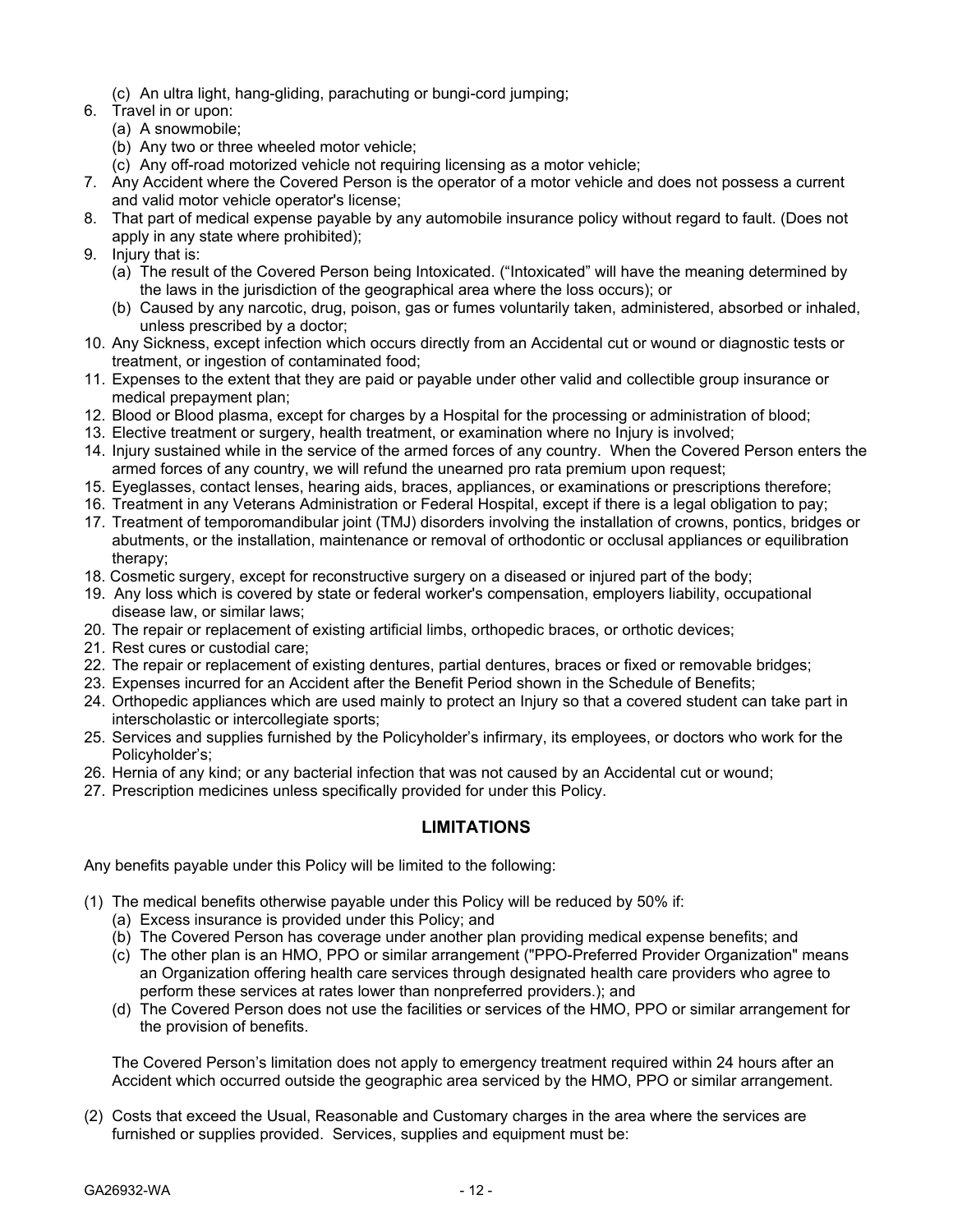- a) Medically necessary for the care or treatment of a covered Injury;
- b) Received while coverage is in force under this Policy; and
- c) Rendered and/or prescribed by a licensed Doctor other than the Covered Person (or a member of his household or immediate family) in accordance with current medical standards and practices.
- (3) The application of the Coordination of Benefits or Non-Duplication of Benefits provision.
- (4) If the Covered Person is admitted into the Hospital on a Friday or a Saturday on a non-emergency basis and the procedure for which he is admitted is not performed on the day of or the day after admission, we will not pay the Hospital charges for room and board or miscellaneous Hospital charges for the initial Friday or Saturday preceding the procedure.

### **PREMIUM PROVISIONS**

### **GRACE PERIOD**:

A grace period of 31-days is granted for each premium due after the first premium due date. Coverage will stay in force during this period unless notice has been sent, in accordance with the POLICY TERMINATION provision, of the intent to terminate coverage under this Policy. Coverage will end if the premium is not paid by the end of the grace period.

### **PREMIUMS:**

Premium due dates are the first of every month. Premium payment made in advance or for more than a one month period will not affect any provisions of this Policy with regard to change.Failure by the Policyholder to pay premiums when due or within the grace period shall be deemed notice to us to terminate coverage at the end of the period for which premium was paid.

### **CHANGES IN RATES**:

We have the right to change the premium rates on any premium due date:

- (1) After the first 12 months insurance is in effect;
- (2) Coinciding with a change in the coverage provided or classes eligible; or
- (3) Coinciding with a change in the risks we have assumed.

We will give 31-days written notice of any change under (1) above. Notice will be sent to the Policyholder's most recent address in our records.

## **GENERAL PROVISIONS**

### **ENTIRE CONTRACT; CHANGES**:

This Policy, the application of the Policyholder (if any, a copy of which is attached), endorsements, riders and attached papers constitute the entire contract between the parties. If an application of a Covered Person is required, the application of any Insured, at our option, may also be made a part of this contract.

All statements made by the Policyholder or by a Covered Person are deemed representations and not warranties. No such statement will cause us to deny or reduce benefits or be used as a defense to a claim unless a copy of the instrument containing the statement is or has been furnished to such person; or, in the event of his death or incapacity, his beneficiary or representative. After 2**-**years from the Covered Person's effective date of coverage, no such statement, except in the case of fraud or with respect to eligibility for coverage, will cause such coverage to be contested.

No change in this Policy will be valid until approved by one of our executive officers. This approval must be endorsed on or attached to this Policy. No agent may change this Policy or waive any of its provisions.

### **WORKERS' COMPENSATION INSURANCE**:

This Policy is not in lieu of and does not affect any requirement for coverage under any Workers' Compensation Insurance.

### **POLICY TERMINATION**: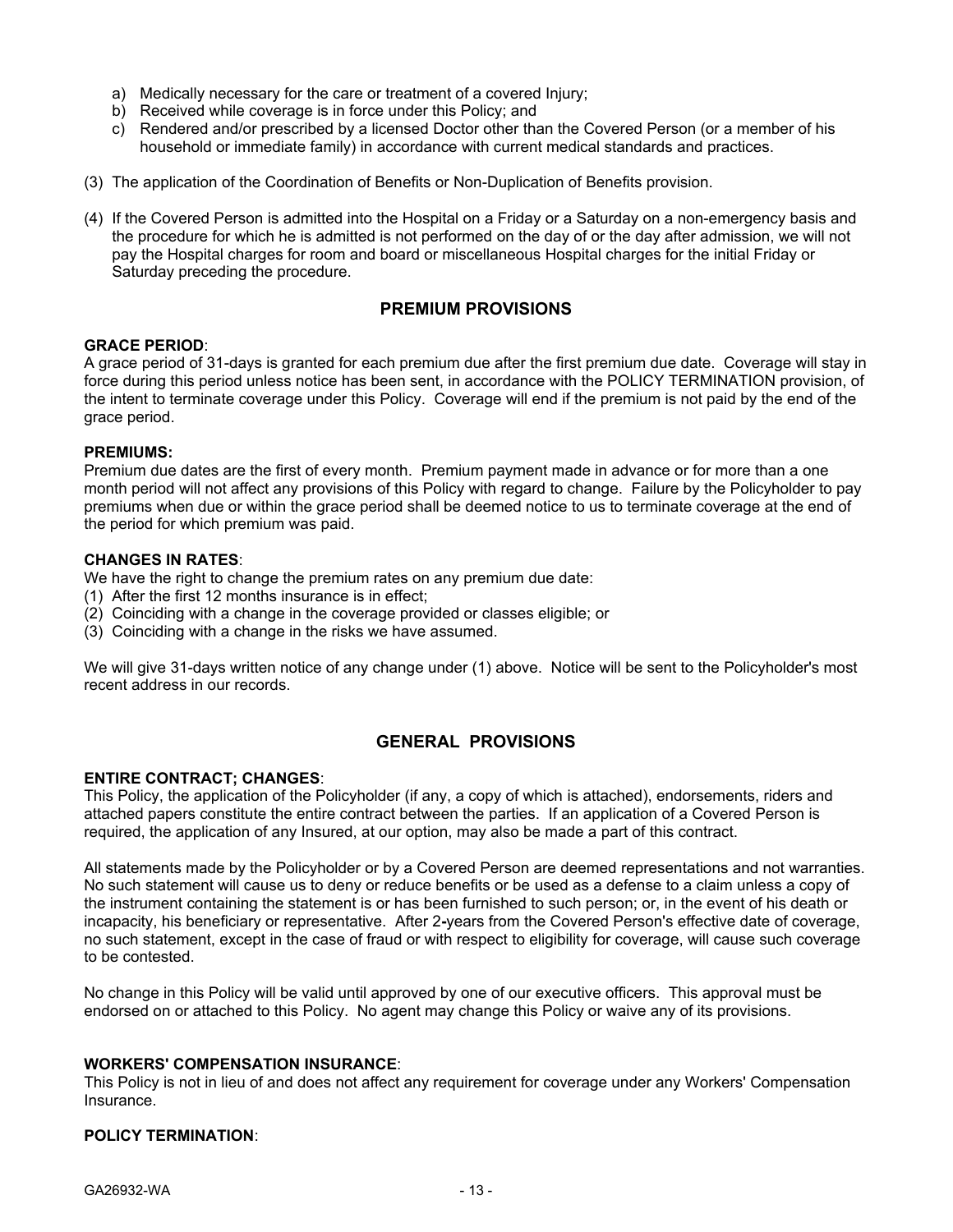We may terminate coverage on or after the anniversary of any premium due date. The Policyholder may terminate its coverage on any premium due date. Written notice must be given at least 31 days prior to such premium due date.

### **CONFORMITY WITH STATE STATUTES**:

Any provision of this Policy in conflict, on the Effective Date of this Policy, with the laws of the state where it is delivered, is amended to conform to the minimum requirements of such laws.

## **CLAIM PROVISIONS**

#### **NOTICE OF CLAIM**:

Written notice must be given to us within 30-days after a covered loss occurs or begins or as soon as reasonably possible. Notice can be given at our administrative office as shown on the cover page or to our agent. Notice should include the Policyholder's name and number and a Covered Person's name and address.

#### **CLAIM FORMS**:

When we receive the notice of claim, we will send forms for filing proof of loss. If claim forms are not sent within 15-days after notice is given, the proof requirements will be met by submitting, within the time required under PROOF OF LOSS, written proof of the nature and extent of the loss.

### **PROOF OF LOSS**:

Written proof of loss must be furnished to us in the case of a claim for loss for which this Policy provides periodic payment contingent upon continuing loss within 90-days after the end of the period for which we are liable. Written proof that the loss continues must be furnished to us at intervals required by us.

In case of claim for any other loss, proof must be furnished within 90-days after the date of such loss.

If that is not reasonably possible, we will not deny or reduce any claim if proof is furnished as soon as reasonably possible. Proof must, in any case, be furnished not more than a year later, except for lack of legal capacity.

### **TIME OF PAYMENT OF CLAIMS**:

Benefits due under this Policy for a loss, other than a loss for which this Policy provides installments, will be paid immediately upon receipt of due written proof of such loss.

Subject to written proof of loss, all accrued benefits for loss for which this Policy provides installments will be paid Monthly; any balance remaining unpaid upon the termination of liability will be paid immediately upon receipt of a written proof of loss, unless otherwise stated in the Description of Benefits.

#### **PAYMENT OF CLAIMS**:

Benefits for a Covered Person's loss of life will be paid to the beneficiary named in our records, if any, at the time of payment. The benefits can be paid in one sum or, at a Covered Person's written request, in accordance with one of our settlement plans. If a Covered Person has not requested any settlement plan, the beneficiary can do so in writing after a Covered Person's death. If there is no named beneficiary or surviving beneficiary, a Covered Person's loss of life benefits will be paid in one sum to the first surviving class of following in the order shown below:

- (1) The beneficiary named to receive a Covered Person's proceeds;
- (2) Spouse;
- (3) Child or children;
- (4) Mother or father;
- (5) Sisters or brothers; or
- (6) The estate of a Covered Person.

If we are to pay benefits to the estate or to a person who is incapable of giving a valid release, we may pay up to \$1,000 to a relative by blood or marriage whom we believe is equitably entitled. This good faith payment satisfies our legal duty to the extent of that payment.

Any other accrued benefits which are unpaid at a Covered Person's death may, at our option, be paid either to his beneficiary or to his estate. All other benefits, unless specifically stated otherwise, will be paid to a Covered Person.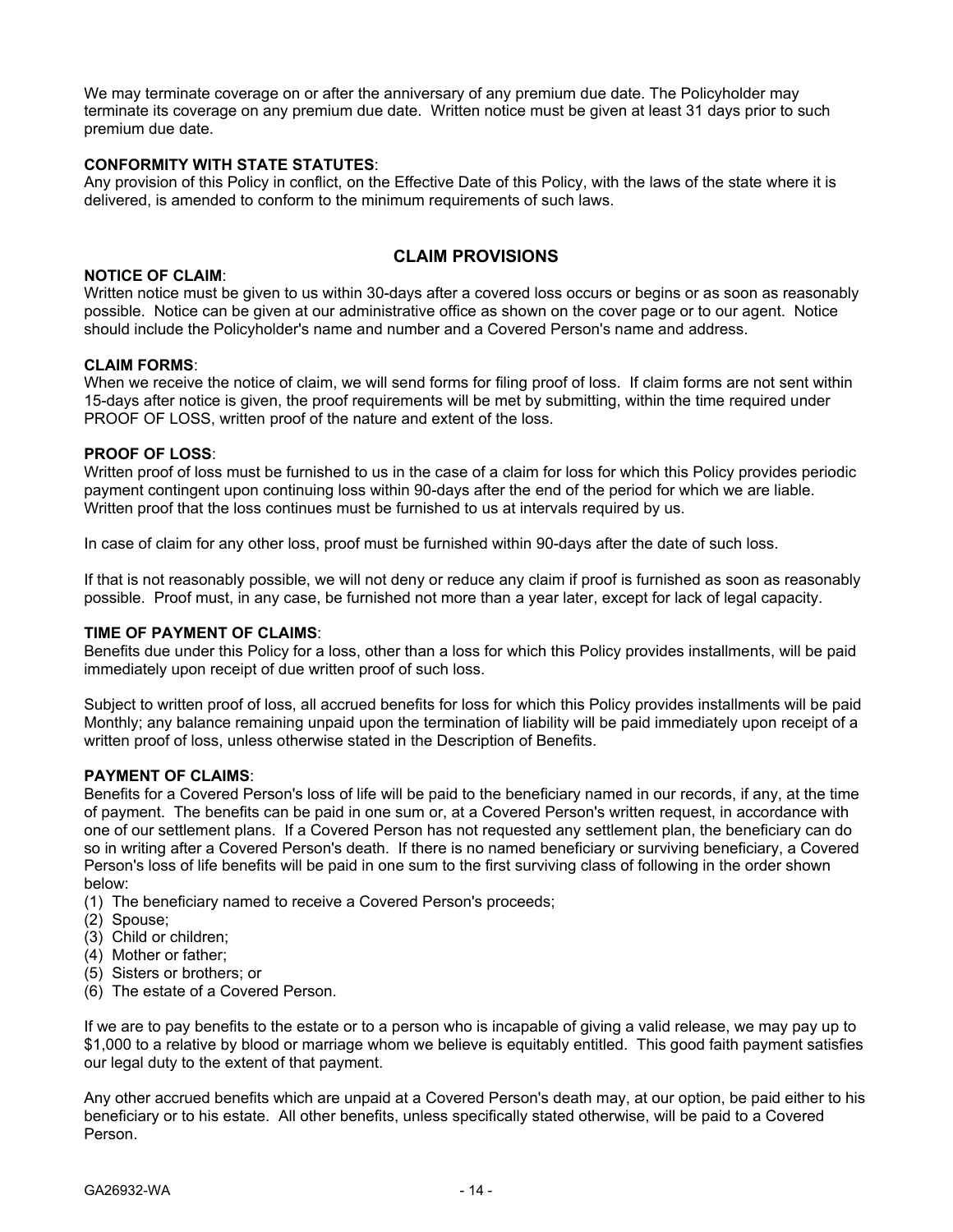### **PAYMENT OF CLAIMS: OTHER BENEFITS**:

All other benefits will be paid to the Covered Person, if he is living, if not, we will pay his beneficiary or his estate.

**CHANGE OF BENEFICIARY**: (Applicable only if an Accidental Death or Dismemberment benefit is provided) The Insured can change the beneficiary at any time by giving us written notice. The beneficiary's consent is not required for this or any other change which a Covered Person may make unless the designation of beneficiary is irrevocable or otherwise required by law.

### **PHYSICAL EXAMINATION AND AUTOPSY**:

We will pay the cost and have the right to have the Covered Person examined as often as reasonably necessary while the claim is pending. We can have an autopsy made at our expense unless prohibited by law.

### **CONDITIONAL CLAIM PAYMENT:**

If a Covered Person incurs expenses for Injuries received in a covered Accident, and in our opinion a third party may be liable, we will pay benefits if:

- (1) The Covered Person first agrees in writing to refund the lesser of:
	- (a) The amount we actually paid for such expenses; or
	- (b) The amount actually received from the third party for such expenses; and
- (2) The third party's liability is determined and satisfied whether by settlement, judgment, arbitration or otherwise.

However, prior to our payment of benefits under this Policy, if the third party's liability is satisfied in an amount less than the benefits payable under this Policy, we will pay the difference.

### **RECOVERY OF BENEFITS:**

We reserve the right to recover from a Covered Person any benefits we have paid to him for injuries:

- (1) Received in a covered Accident; and
- (2) Which are covered under:
	- (a) workers' compensation or similar statutory remedies available under law; or
	- b) Any employer's liability Insurance.

It will be assumed that the Covered Person is in receipt of such benefits unless he gives us proof such benefits have been denied to him.

### **SUBROGATION:**

If we have paid benefits to a Covered Person for Injuries received in a covered Accident, and in our opinion a third party may be liable, we will be subrogated to the extent of such payment and to all of the rights of the Covered Person regarding the recovery of benefits paid or to any settlement or judgment which results from the exercise of these rights. The Covered Person agrees to sign papers and do whatever else is necessary to transfer his rights to us. We will exercise such rights on his behalf. He further agrees to furnish us with all relevant information and documents.

### **LEGAL ACTIONS**:

No action at law or in equity shall be brought to recover benefits under this Policy less than 60-days after written proof of loss has been furnished as required by this Policy. No such action shall be brought more than 3-years after the time written proof of loss is required to be furnished.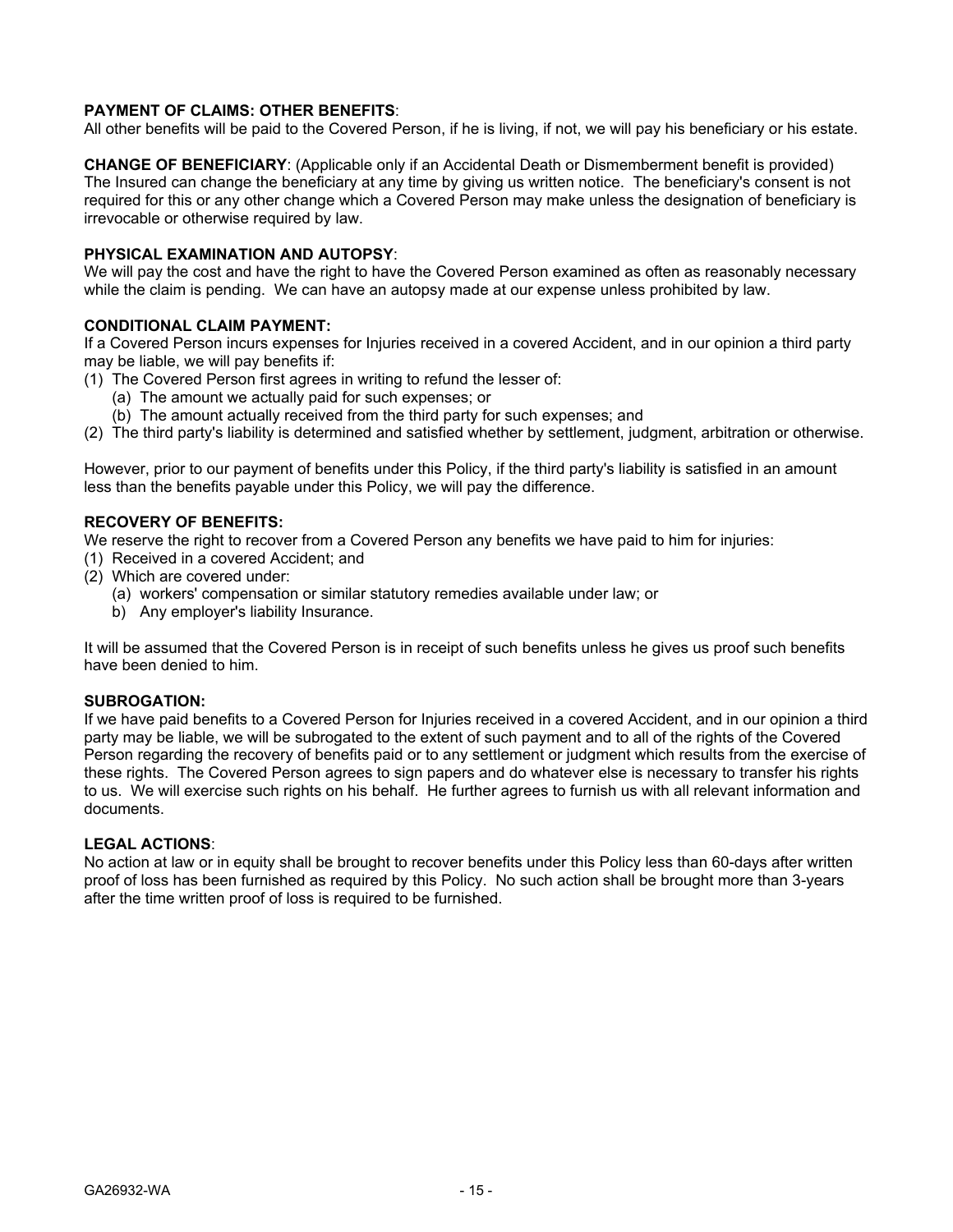| When used throughout this document "The Company", "Our", "We", or "Us" means: |  |
|-------------------------------------------------------------------------------|--|
| <b>United States Fire Insurance Company</b>                                   |  |
|                                                                               |  |

## **PRIVACY POLICY AND PRACTICES**

**The Company values your business and your trust. In order to administer insurance policies and provide you with effective customer service, we must collect certain information about our customers. We want** you to know that we are committed to protecting your private information and we will comply with all **federal and state privacy laws. Below is a Privacy Notice describing our policy regarding the collection and disclosure of personal information. Please review this Notice and keep a copy of it with your records.**

### **Your Privacy is Our Concern**

When you apply to The Company for insurance or make a claim against a policy written by The Company, you disclose information about yourself to us. There are legal requirements governing the collection, use, and disclosure of such information. The Company maintains physical, electronic, and procedural safeguards that comply with state and federal regulations to guard your personal information. We also limit employee access to personally identifiable information to those with a business reason for knowing such information. The Company instructs our employees as to the importance of the confidentiality of personal information, and takes measures to enforce employee privacy responsibilities.

### **What kind of information do we collect about you and from whom?**

We obtain most of our information from you. The application or claim form you complete, as well as any additional information you provide, generally gives us most of the information we need to know. Sometimes we may contact you by phone or mail to obtain additional information. We may use information about you from other transactions with us, our affiliates, or others. Depending on the nature of your insurance transaction, we may need additional information about you or other individuals proposed for coverage. We may obtain the additional information we need from third parties, such as other insurance companies or agents, government agencies, medical personnel, the state motor vehicle department, information clearinghouses, credit reporting agencies, courts, or public records. A report from a consumer reporting agency may contain information as to creditworthiness, credit standing, credit capacity, character, general reputation, hobbies, occupation, personal characteristics, or mode of living.

### **What do we do with the information collected about you?**

If coverage is declined or the charge for coverage is increased because of information contained in a consumer report we obtained, we will inform you, as required by state law or the federal Fair Credit Reporting Act. We will also give you the name and address of the consumer reporting agency making the report. We may retain information about our former customers and may disclose that information to affiliates and non-affiliates only as described in this notice.

### **To whom do we disclose information about you?**

We may disclose all the information that we collect about you, as described above. We may disclose such information about you to our affiliated companies, such as:

- Insurance companies:
- Insurance agencies;
- Third party administrators;
- Medical bill review companies; and
- Reinsurance companies.

We may also disclose nonpublic personal information about you to affiliated and nonaffiliated third parties as permitted by law. You have a right to access and correct the personal information we collect, maintain, and disclose about you.

### **How to contact Us**

You may obtain a more detailed description of the information practices prescribed by law by contacting us at the address below. Remember to include your name, address, policy number, and daytime phone number.

> Privacy Policy Coordinator Fairmont Speciality 5 Christopher Way, 3 rd Floor Eatontown, New Jersey 07724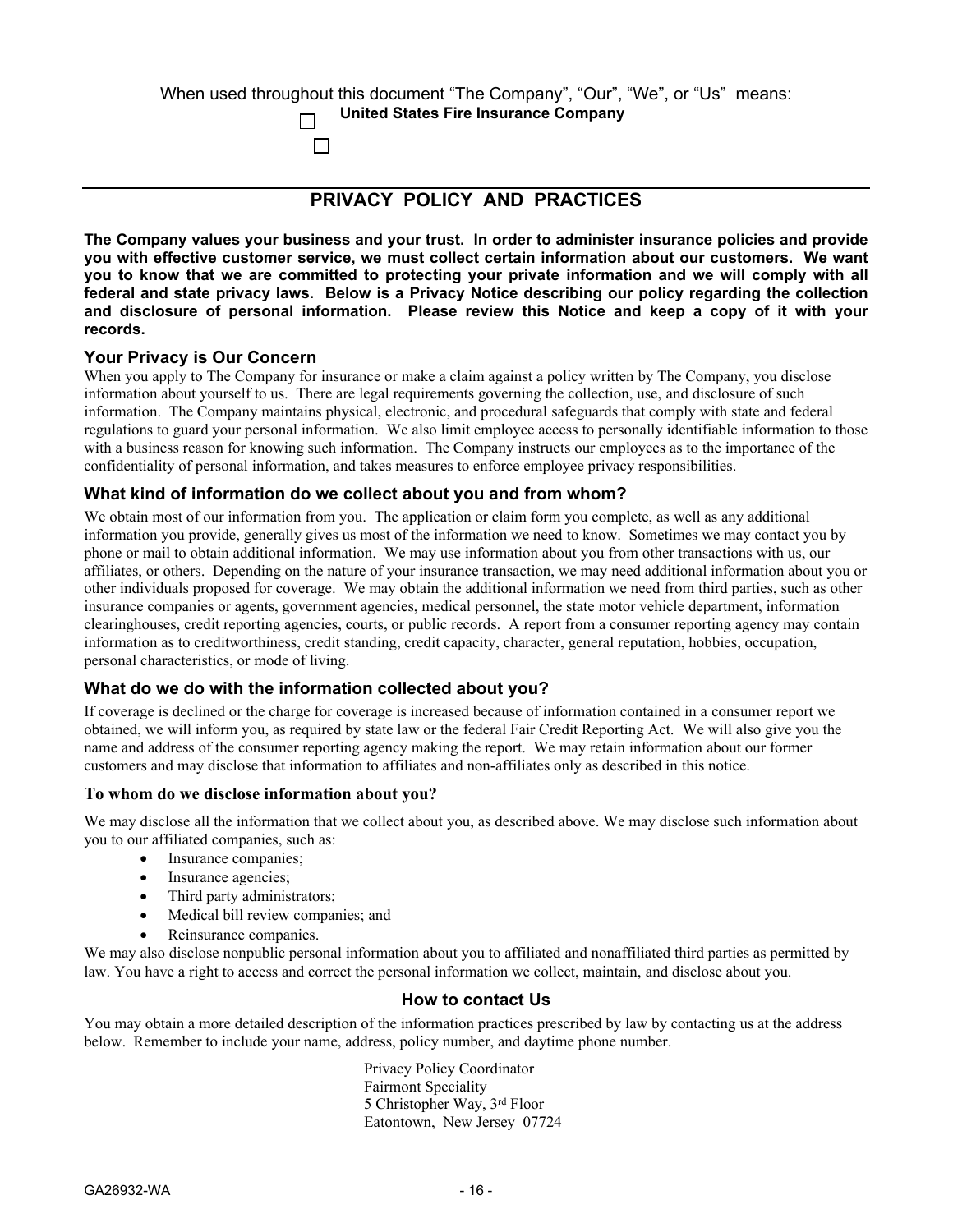#### When used throughout this document "Company", "Our", "We", or "Us" means:  **United States Fire Insurance Company**  $\Box$

# **GRIEVANCE PROCEDURES**

When you submit a claim and that claim is denied, we will provide a written statement containing the reasons for the Adverse Determination. You have the right to request a review of any Company decision or action pertaining to our contractual relationship and to appeal any adverse claim determination we've made by filing a Grievance. These procedures have been developed to ensure a full investigation of a Grievance through a formal process.

### **DEFINITIONS**

A **"Grievance"** is a written complaint requesting a change to a previous claim decision, claims payment, the handling or reimbursement of health care services, or other matters pertaining to your coverage and our contractual relationship.

An **"Adverse Determination"** is a determination by the Company or its designated utilization review organization that (i) a service, treatment, drug, or device, is experimental, investigational, specifically limited or excluded by your coverage; or (ii) a facility admission, the availability of care, continued stay or other health care services proposed or furnished have been reviewed and, based upon the information provided, does not meet the contractual requirements for medical necessity, appropriateness, health care setting, level of care or effectiveness and therefore, the benefit coverage is denied, reduced or terminated in whole or in part.

### **INFORMAL GRIEVANCE PROCEDURE**

You, your authorized representative, or a provider acting on your behalf may submit an oral complaint to us within 60-days after an event that causes a dispute. Telephoning allows you to discuss your complaint or concerns and gives us the opportunity to immediately resolve the problem.

**If we don't have all the information necessary to review your complaint, we will request any additional information within 5 business days of receiving your complaint. After we receive all the necessary information, we will provide you, your authorized representative, or a provider acting on your behalf with our written decision within 30-days after receiving the complaint and all necessary information.**

If the problem cannot be resolved in this manner, you still have the right to submit a written request for the complaint to be reviewed through the Formal Grievance Procedure, as outlined below.

### **FORMAL GRIEVANCE PROCEDURE**

**A formal Grievance may be submitted by you, your authorized representative, or in the event of an Adverse Determination, by a provider acting on your behalf.** 

**If you file a formal Grievance, you will have the opportunity to submit written comments, documents, records and other information you feel are relevant to the Grievance, regardless of whether those materials were considered in the initial Adverse Determination.** 

### **First Level Review**

Within 3 working business days after receiving the Grievance, we must acknowledge the Grievance and provide you, your authorized representative or a provider with the name, address, and telephone number of the coordinator handling the Grievance and information on how to submit written material. The person(s) who reviews the Grievance will not be the same person(s) who made the initial Adverse Determination. During the review, all information, documents, and other materials submitted relating to the claim will be considered, regardless of whether they were considered in making the previous claim decision. The Insured will not be allowed to attend, or have a representative attend, a First Level Review. The Insured may, however, submit written material for consideration by the reviewer(s).

**Grievance** 

When the Grievance is based in whole or in part on a medical judgment, the review will be conducted by, or in consultation with, a medical doctor with appropriate training and expertise to evaluate the matter.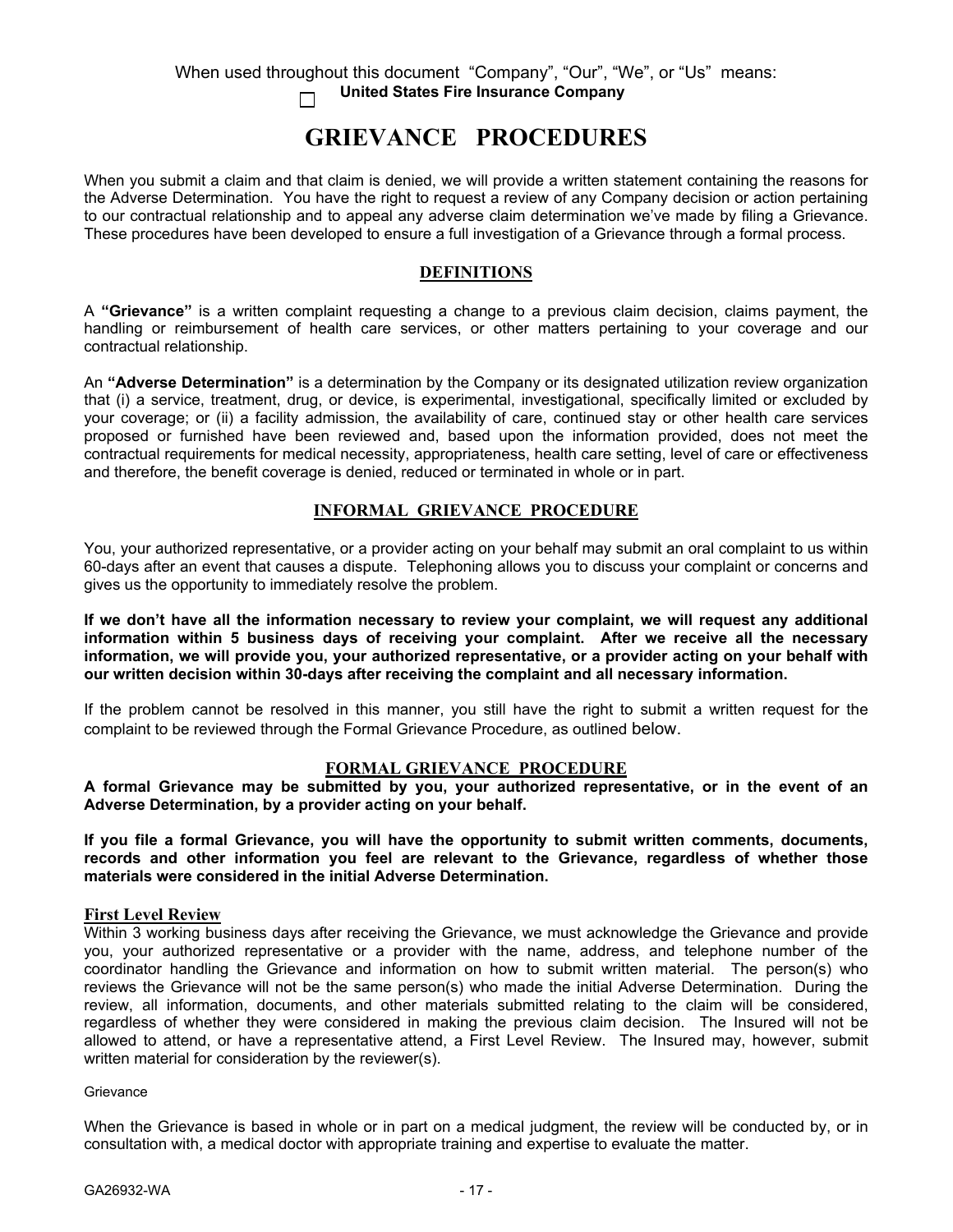Following our review of your Grievance, we must issue a written decision to you and, if applicable, to your representative or provider, within 20-days after receiving the Grievance. The written decision must include:

- (1) The name(s), title(s) and professional qualifications of any person(s) participating in the First Level Review process.
- (2) A statement of the reviewer's understanding of the Grievance.
- (3) The specific reason(s) for the reviewer's decision in clear terms and the contractual basis or medical rationale used as the basis for the decision in sufficient detail for the Insured to respond further to our position.
- (4) A reference to the evidence or documentation used as the basis for the decision.
- (5) If the claim denial is based on medical necessity, experimental treatment or similar exclusion, instructions for requesting an explanation of the scientific or clinical rationale used to make the determination.
- (6) A statement advising you of your right to request a Second Level Review, if applicable, and a description of the procedure and timeframes for requesting a Second Level Review.

### **Second Level Review**

The Second Level Review process is available if you are not satisfied with the outcome of the First level Review for an Adverse Determination. Within ten business days after receiving a request for a Second Level Review, we will advise you of the following:

- (1) the name, address, and telephone number of a person designated to coordinate the Grievance review for the Company;
- (2) a statement of your rights, including the right to:
	- attend the Second Level Review
	- present his/her case to the review panel;
	- submit supporting materials before and at the review meeting;
	- ask questions of any member of the review panel;
	- be assisted or represented by a person of his/her choice, including a provider, family member, employer representative, or attorney.
	- request and receive from us free of charge, copies of all relevant documents, records and other information that is not confidential or privileged that were considered in making the Adverse Determination.

We must convene a review panel and hold a review meeting within 45-days after receiving a request for a Second Level Review. We will notify you in writing of the meeting date at least 15-days prior to the date. The review meeting will be held during regular business hours at a location reasonable accessible to you. In cases where a face-to-face meeting is not practical for geographic reasons, we will offer you the opportunity to communicate with the review panel at our expense by conference call or other appropriate technology. Your right to a full review may not be conditioned on whether or not you appear at the meeting.

If you choose to be represented by an attorney, we may also be represented by an attorney. If we choose to have an attorney present to represent our interests, we will notify you at least 15 working days in advance of the review that an attorney will be present and that you may wish to obtain legal representation of your own.

The panel must be comprised of persons who:

- (1) were not previously involved in any matter giving rise to the Second Level Review;
- (2) are not employees of the Company or Utilization Review Organization; and
- (3) do not have a financial interest in the outcome of the review.

A person previously involved in the Grievance may appear before the panel to present information or answer questions.

All persons reviewing a Second Level Grievance involving a Utilization Review non-certification or a clinical issue will be providers who have appropriate expertise, including at least one clinical peer. If we use a clinical peer on an appeal of a Utilization Review non-certification or on a First Level Review, we may use one of our employees on the Second Level Review panel if the panel is comprised of 3 or more persons.

Grievance